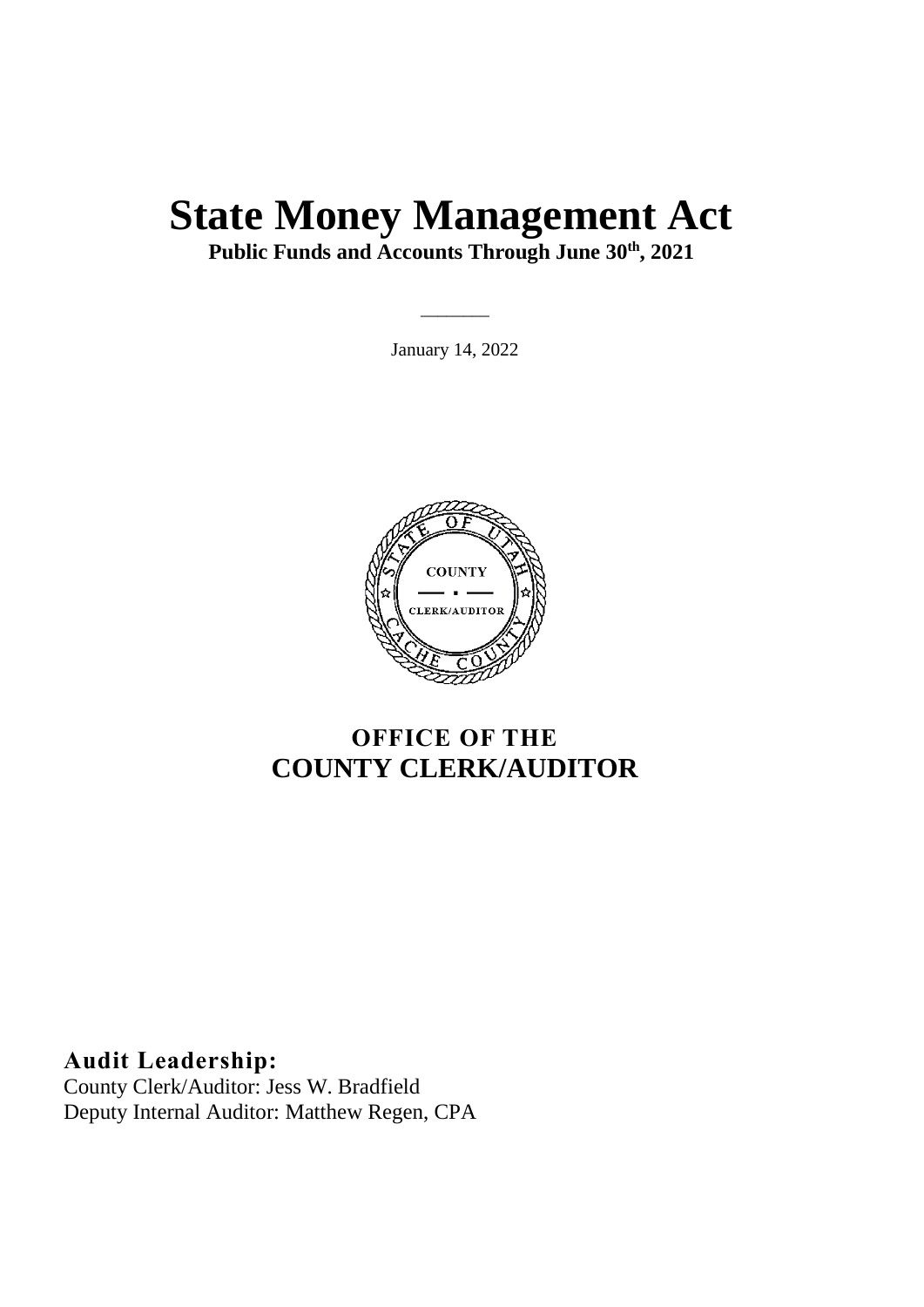| Project Name – Cache County's Compliance     | Workpaper Index $# 3$          |
|----------------------------------------------|--------------------------------|
| with Title 51 of the Utah Code, Public Funds |                                |
| and Accounts, Chapter $7 -$ State Money      |                                |
| <b>Management Act</b>                        |                                |
| Workpaper Name – FINAL                       | December $2021 -$ January 2022 |

#### **PURPOSE**

To examine the County's current practices related to investment accounts and reporting to determine if state guidelines from the State Money Management Act and requirements from the Office of the State Auditor are being followed.

#### **From the State Money Management Act:**

Utah Code 51-7-7 *Securities and evidence of deposits and investments – Custody – Deposits for safekeeping.*

Requires:

- The public treasurer shall have custody of all securities purchased or held and all evidence of deposits and investments of public funds.
- The public treasurer may deposit any of these securities with a bank or trust company to be held in safekeeping by that custodian.
- The public treasurer may maintain accounts with money center banks only for the purposes of settling investment transactions, safekeeping, and collecting those investments.

Utah Code 51-7-11 *Authorized deposits or investments of public funds.* Requires:

- Except as provided in Subsections  $(1)(b)$  through  $(1)(d)$ , a public treasurer shall conduct investment transactions through qualified depositories, certified dealers, or directly with issuers of the investment securities.
- Except as provided in Subsection  $(4)$ , all public funds shall be deposited or invested in the following assets that meet the criteria of Section [51-7-17](https://le.utah.gov/xcode/Title51/Chapter7/51-7-S17.html?v=C51-7-S17_2019051420190514)

Utah Code 51-7-17 *Criteria for Investments.* Requires:

 A public treasurer shall consider and meet the following objectives when depositing and investing public funds:

(i) safety of principal;

- (ii) protection of principal during periods of financial market volatility;
- (iii) need for liquidity;
- (iv) yield on investments;
- (v) recognition of the different investment objectives of operating and permanent funds; and
- (vi) maturity of investments, so that the maturity date of the investment does not exceed the anticipated date of the expenditure of funds.
	- public treasurer shall ensure that all public funds invested in deposit instruments are invested with qualified depositories within Utah, except:

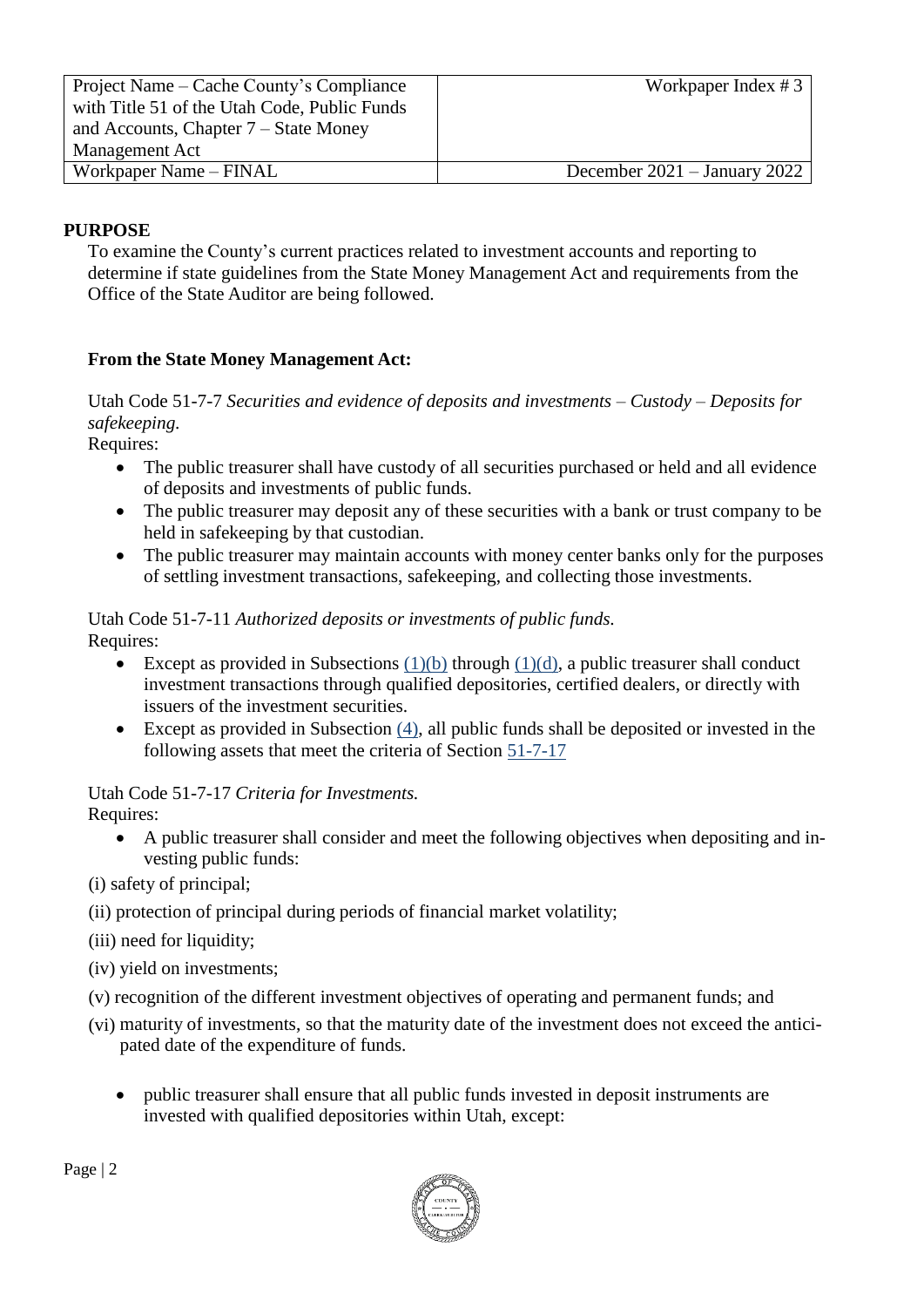- (a) for deposits made in accordance with Section [53B-7-601](https://le.utah.gov/xcode/Title53B/Chapter7/53B-7-S601.html?v=C53B-7-S601_1800010118000101) in a foreign depository institution as defined in Section [7-1-103;](https://le.utah.gov/xcode/Title7/Chapter1/7-1-S103.html?v=C7-1-S103_2017050920170509)
	- (b) reciprocal deposits, subject to rules made by the council under Subsection [51-7-18\(2\);](https://le.utah.gov/xcode/Title51/Chapter7/51-7-S18.html?v=C51-7-S18_1800010118000101&51-7-18(2))
	- (c) negotiable brokered certificates of deposit, subject to rules made by the council under Subsection [51-7-18\(2\);](https://le.utah.gov/xcode/Title51/Chapter7/51-7-S18.html?v=C51-7-S18_1800010118000101&51-7-18(2)) or
	- (d) if national market rates on instruments of similar quality and term exceed those offered by qualified depositories, investments in out-of-state deposit instruments may be made only with institutions that meet quality criteria set forth by the rules of the council.
- (a) for deposits made in accordance with Section [53B-7-601](https://le.utah.gov/xcode/Title53B/Chapter7/53B-7-S601.html?v=C53B-7-S601_1800010118000101) in a foreign depository institution as defined in Section [7-1-103;](https://le.utah.gov/xcode/Title7/Chapter1/7-1-S103.html?v=C7-1-S103_2017050920170509)
	- (b) reciprocal deposits, subject to rules made by the council under Subsection [51-7-18\(2\);](https://le.utah.gov/xcode/Title51/Chapter7/51-7-S18.html?v=C51-7-S18_1800010118000101&51-7-18(2))
	- (c) negotiable brokered certificates of deposit, subject to rules made by the council under Subsection [51-7-18\(2\);](https://le.utah.gov/xcode/Title51/Chapter7/51-7-S18.html?v=C51-7-S18_1800010118000101&51-7-18(2)) or
	- (d) if national market rates on instruments of similar quality and term exceed those offered by qualified depositories, investments in out-of-state deposit instruments may be made only with institutions that meet quality criteria set forth by the rules of the council.

#### **From the Office of the State Auditor, State Compliance Audit Guide:**

- Entities are required to electronically file a report with the Money Management Council (Council) on or before January 31 and July 31 of each year. This report, the "Deposit and Investment Report," (D&I) is accessed through the state reporting portal at [reporting.auditor.utah.gov/UtahTreasuryLogin](https://reporting.auditor.utah.gov/UtahTreasuryLogin) and contains information about the deposits and investments of that entity during the preceding six months ending December 31 and June 30, respectively.
- Review the entity's fiscal year-end report and determine that the report agrees to financial institution statement year-end closing balances ('bank' balances NOT 'book' balances) and includes all accounts (both deposit and investment) held by the entity.
- As part of other testing or as a separate sample select a sample of receipts and verify that they were deposited within three days (See Money Management Act).

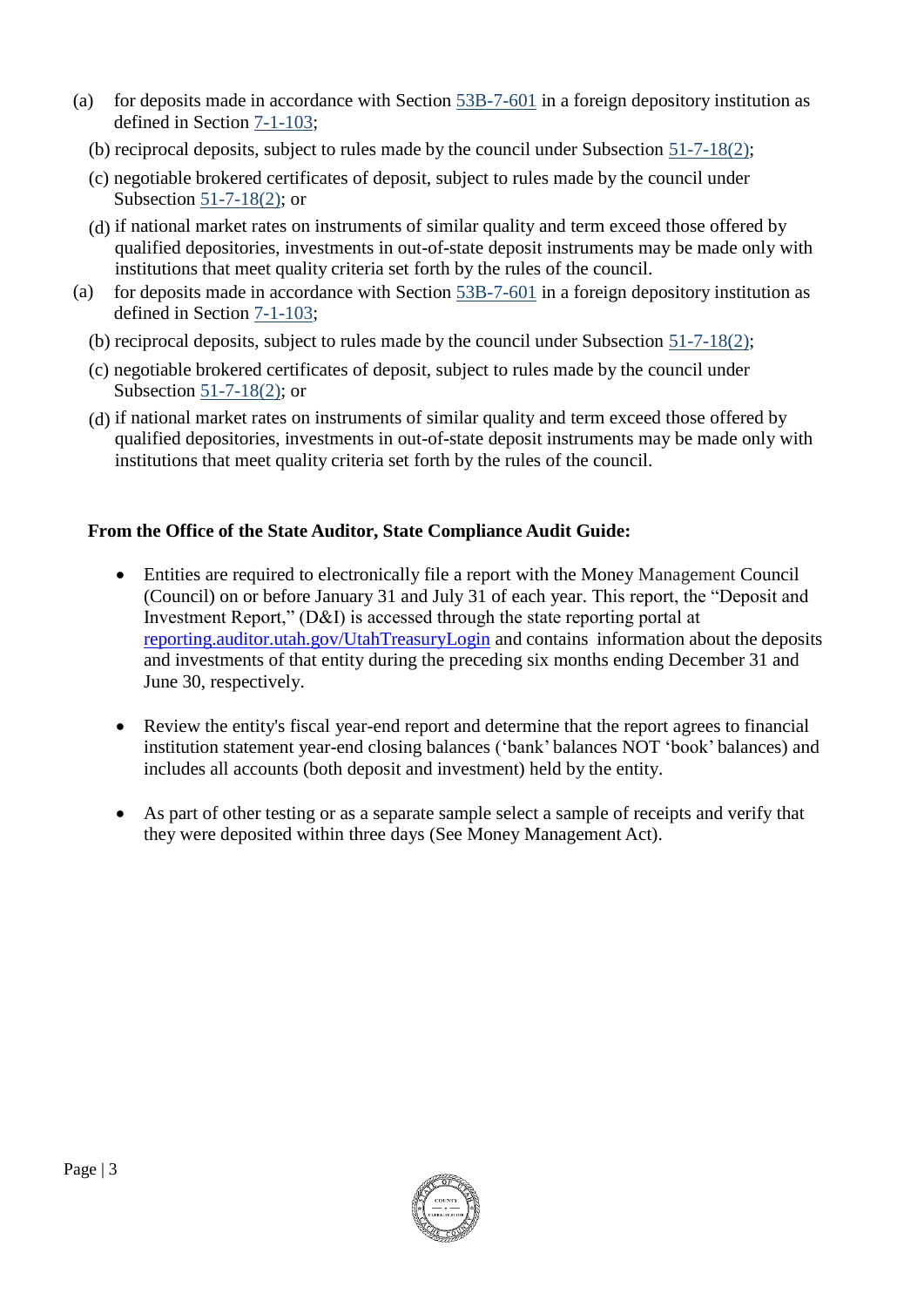#### **DEPOSITS AND INVESTMENTS SUMMARY – AS OF JUNE 30, 2021**